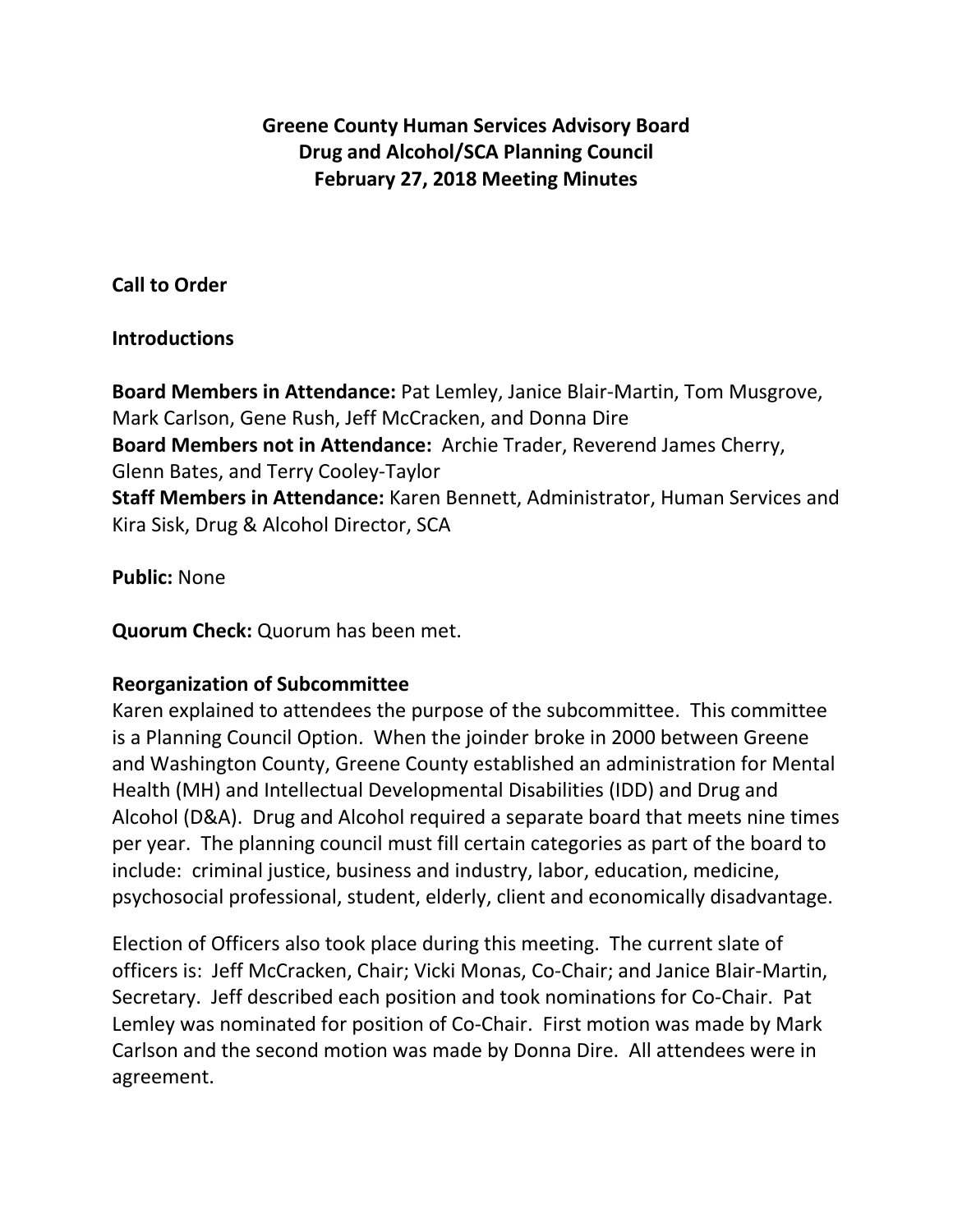# **Approval of Meeting Minutes:**

Call to approve November meeting minutes: 1<sup>st</sup> Motion: Mark Carlson 2<sup>nd</sup> Motion: Tom Musgrove

# **Governor Wolf's Disaster Declaration for the Heroin and Opioid Epidemic**

Karen Bennett distributed a fact sheet from Governor Wolf regarding the Disaster Declaration for the Heroin and Opioid Epidemic.

The Fact Sheet included information on what the state of Pennsylvania has done to include:

- Redesigning of the Prescription Drug Monitoring Program
- Expanding of Medicaid and working to protect it
- Establishing 45 Centers of Excellence to allow nearly 11,000 individuals to receive care
- Expanding drug take back program to include 700 boxes
- Making Naloxone available to all Pennsylvanians
- Creating prescribing guidelines for health care professionals
- Working with medical schools to incorporate curricula on opioids
- Starting a helpline to connect individuals to treatment
- Limiting the number of opioids prescribed to minors and patients in the ER
- Expanding access to Naloxone to first responders and law enforcement
- Providing \$2 million to expand Drug Courts

The Fact Sheet also included information on what the Disaster Declaration will do to include:

- Create an Opioid Operational Command Center
- Expand Access to Prescription Drug Monitoring Program
- Add Overdoses and Neonatal Abstinence Syndrome as Reportable **Conditions**
- Authorize Emergency Purchase Procurement Code for Hotline Contract

# **Medical Marijuana Task Force**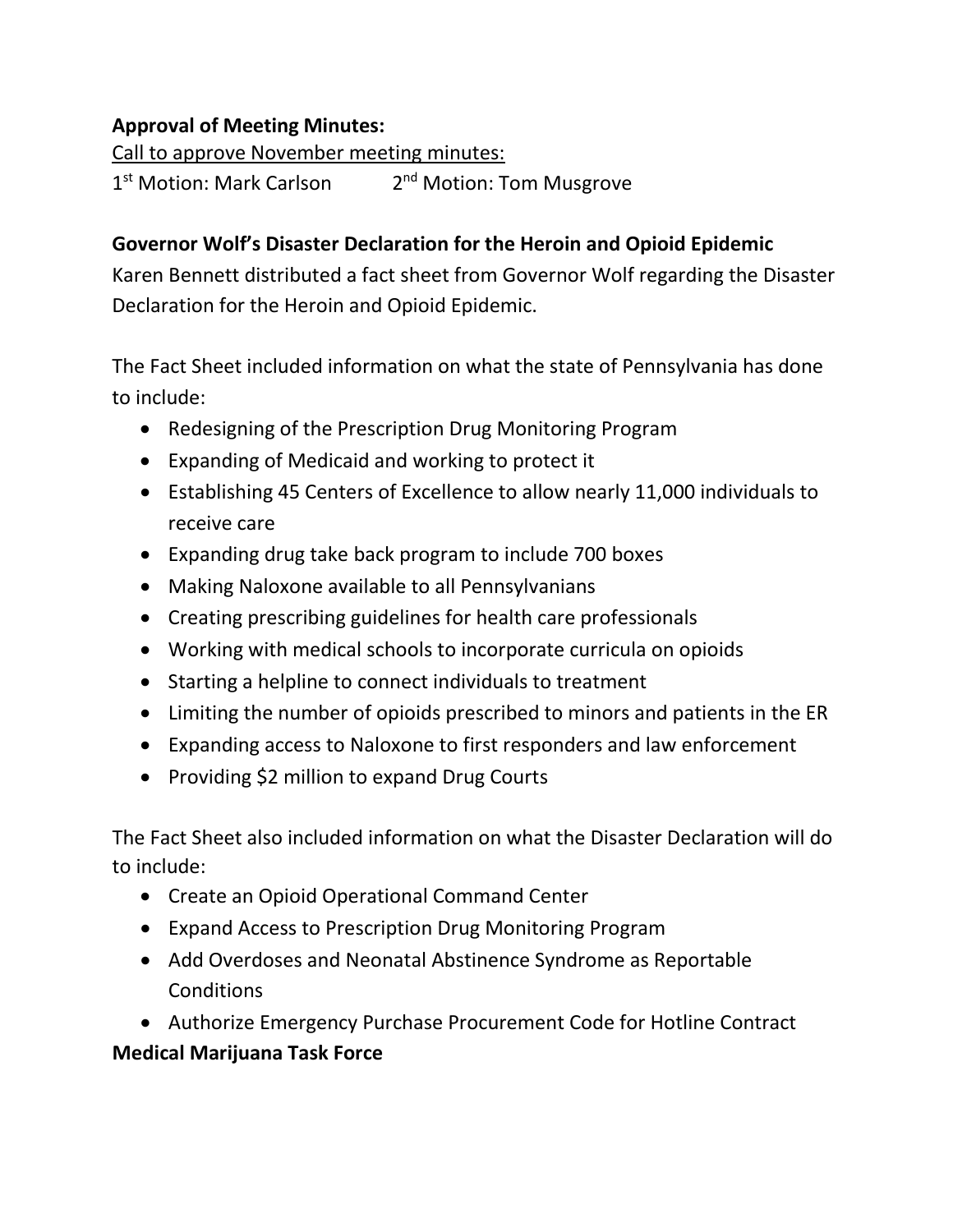Karen is a member of CCAP's Medical Marijuana Task Force. Karen provided information regarding the task force's initiatives. Pennsylvania's medical marijuana program was signed into law on April 17, 2016. Karen indicated that Greene County is in Region 5, the southwest region. In this particular region, there are 5 dispensary permits and 2 grower permits. One of the growers is located in Cumberland Township, Greene County. A discussion ensued by attendees about the specifics of what a grower is, how the product will be transported to dispensaries and the State's new medical marijuana program.

Attendees also discussed practices for physicians to become an approved practitioner of the medical marijuana program. Currently, there is one approved practitioner in Greene County to prescribed medical marijuana.

# **Drug and Alcohol Program Updates**

#### Case Management

For the period of November 16, 2017-February 9, 2018, a total of 73 assessments were completed. 49 of the individuals assessed were males and 24 were females. 29 of the 73 individuals were referred to short-term rehabilitation and 24 of the 73 individuals were referred by the Courts.

| <b>Primary Drug of Choice</b> | <b>Number of Individuals</b> |
|-------------------------------|------------------------------|
| Suboxone/Subutex (orally)     | 14                           |
| Alcohol                       | 13                           |
| Marijuana                     | 13                           |
| Suboxone/Subutex (injection)  | 8                            |
| Suboxone/Subutex (snorting)   | 6                            |
| Heroin (injection)            | 5                            |
| Crack/Cocaine                 | 4                            |
| Methadone                     | 3                            |
| Opiates (snorting)            | $\overline{2}$               |
| Depressants                   | $\overline{2}$               |
| Opiates (orally)              | 1                            |
| Amphetamines (injection)      | $\mathbf{1}$                 |
| Other Drug: not indicated     |                              |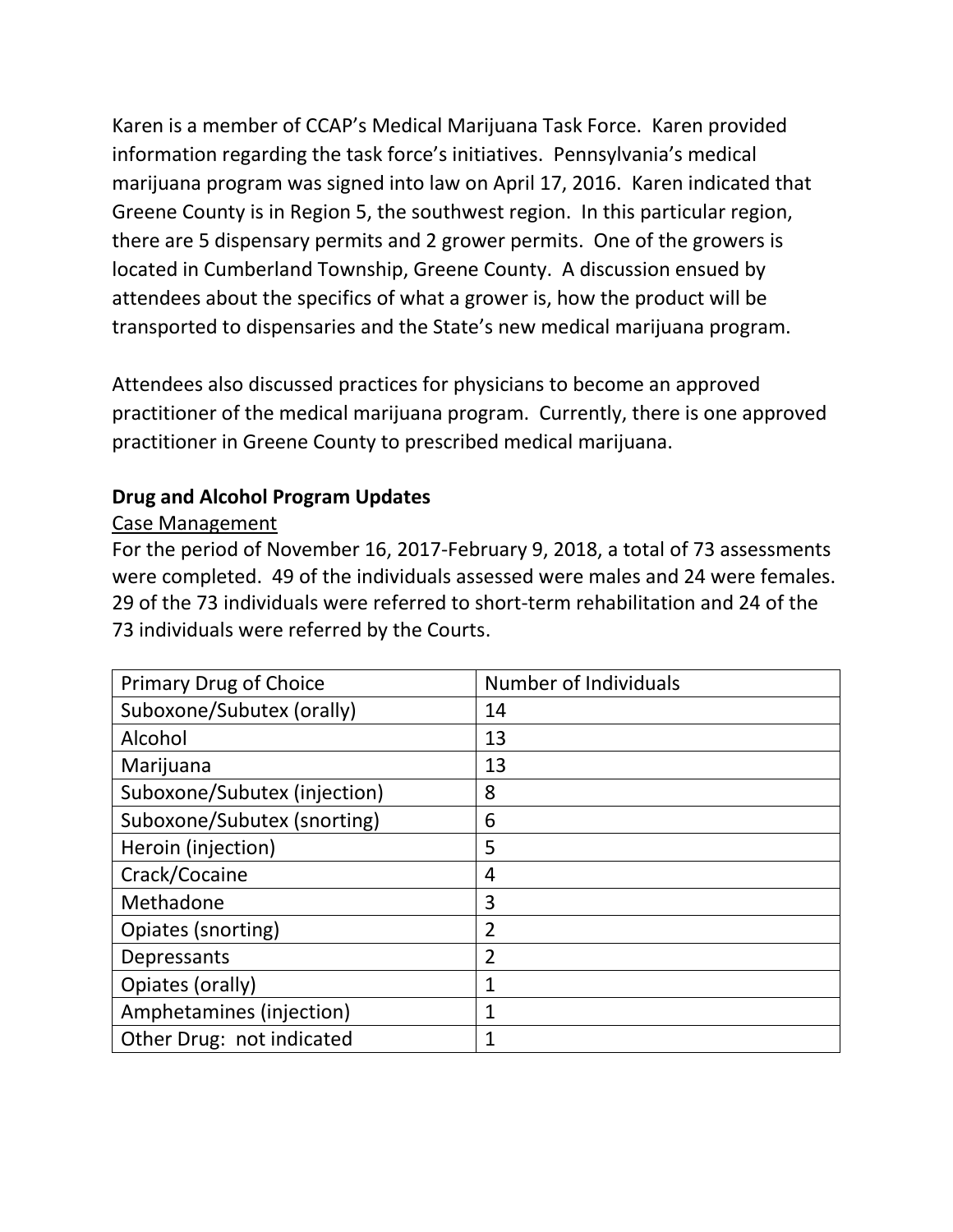DDAP is transitioning from the Pennsylvania Client Placement Criteria (PCPC) to the ASAM (American Society of Addiction Medicine) criteria. This is a tool that in combination with a comprehensive level of care assessment assists in making a level of care determination for drug and alcohol treatment. The new tool is set to be implemented by July 1, 2018. This is a large undertaking by the State to have all drug and alcohol professionals trained in this tool and will cost millions of dollars to implement.

### Prevention

There have been several program updates. Project Towards No Drug Abuse is being implemented under a grant from PLCB in all five of the school districts in grades 9-12. This is an evidence-based program that has been research validated at the high school level.

The Drug and Alcohol Program is collaborating with the Intermediate Unit to implement programs within the school. A meeting will take place to discuss an implementation plan. Lori Lhota, prevention specialist trainee, has been assigned to the Intermediate Unit and will receive support in implementing the programs from Kira.

The Drug and Alcohol program continues to move forward with the Gambling Needs Assessment. March is Problem Gambling Awareness Month. There will be discussion groups with the Blended Case Managers from Centerville Clinics, residents from Gateway Senior Housing, and a discussion group at the Fort Jackson Building with various members of the Greene County Community. The Drug and Alcohol Program is also planning a public forum to address problem gambling. More information to follow.

Kira, Tracie Sypin and Lori Lhota participated in a training to become Certified Tobacco Treatment Specialists. This training allows professionals to provide critical tobacco intervention strategies across multiple disciplines.

### Communities That Care (CTC)

Kira announced to the group the monthly youth activity for CTC. A glow in the dark Easter egg hunt will be offered for grades  $6<sup>th</sup>$ -12<sup>th</sup> on March 8, 2018 from 6:30-8:30pm at West Sides.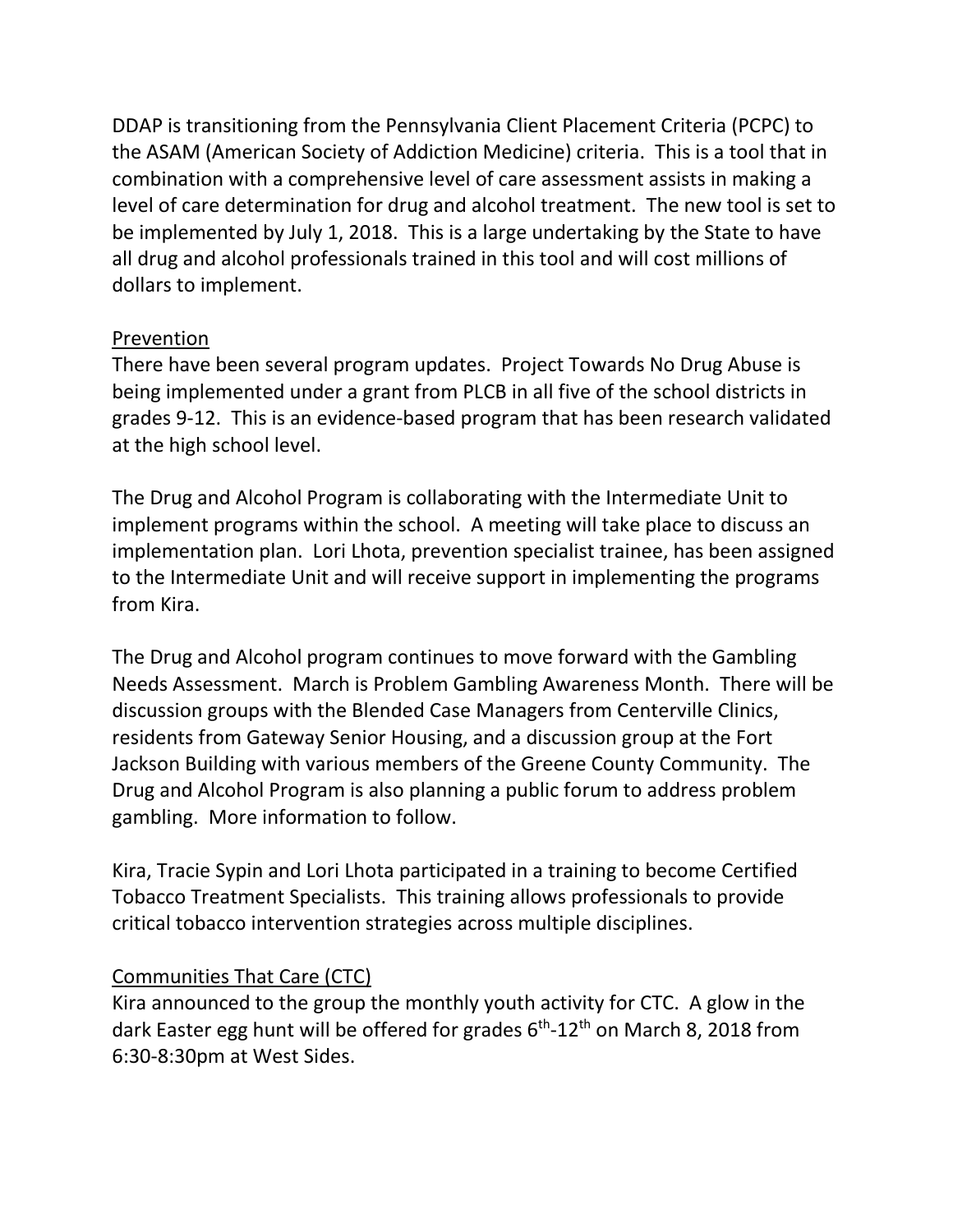## Student Assistance Program (SAP)

To date, the Drug and Alcohol Program has completed ten screenings and continues to utilize the BH-Works Screening Tool.

## Re-Entry

Greene County Human Services Program will be applying for a Re-Entry grant through PCCD. This grant will have an emphasis on mental health.

# **Recovery Oriented System of Care (ROSC)**

# Oxford Houses

Tom Musgrove reported that at the Cumberland House for Men in Waynesburg, there is currently one opening. At the Bird Sisters House for Women in Waynesburg, there are five openings; the house can accommodate up to 9 women at a time. The Oxford House in Nemacolin is currently empty as transportation out of Nemacolin for work and services is a challenge.

# Certified Recovery Specialist

Kira announced to attendees that CARE has hired one certified recovery specialist that must go through required trainings in the spring. Karen also informed the group that there is still availability for one part-time certified recovery specialist, as well.

# Co-Occurring Disorders Intervention Program

Kira is collaborating with the Mental Health Director, Brean Fuller, to restructure the Co-Occurring Disorders Intervention Program.

### Substance Use Disorder (SUD) Task Force

The Greene County Opioid Task force has been reorganized and is being overseen by the Greene County Commissioners. The first meeting was held on March 26, 2018.

### **Announcements**

There were no additional announcements made.

### **Public Comment:** None

### **Adjournment**